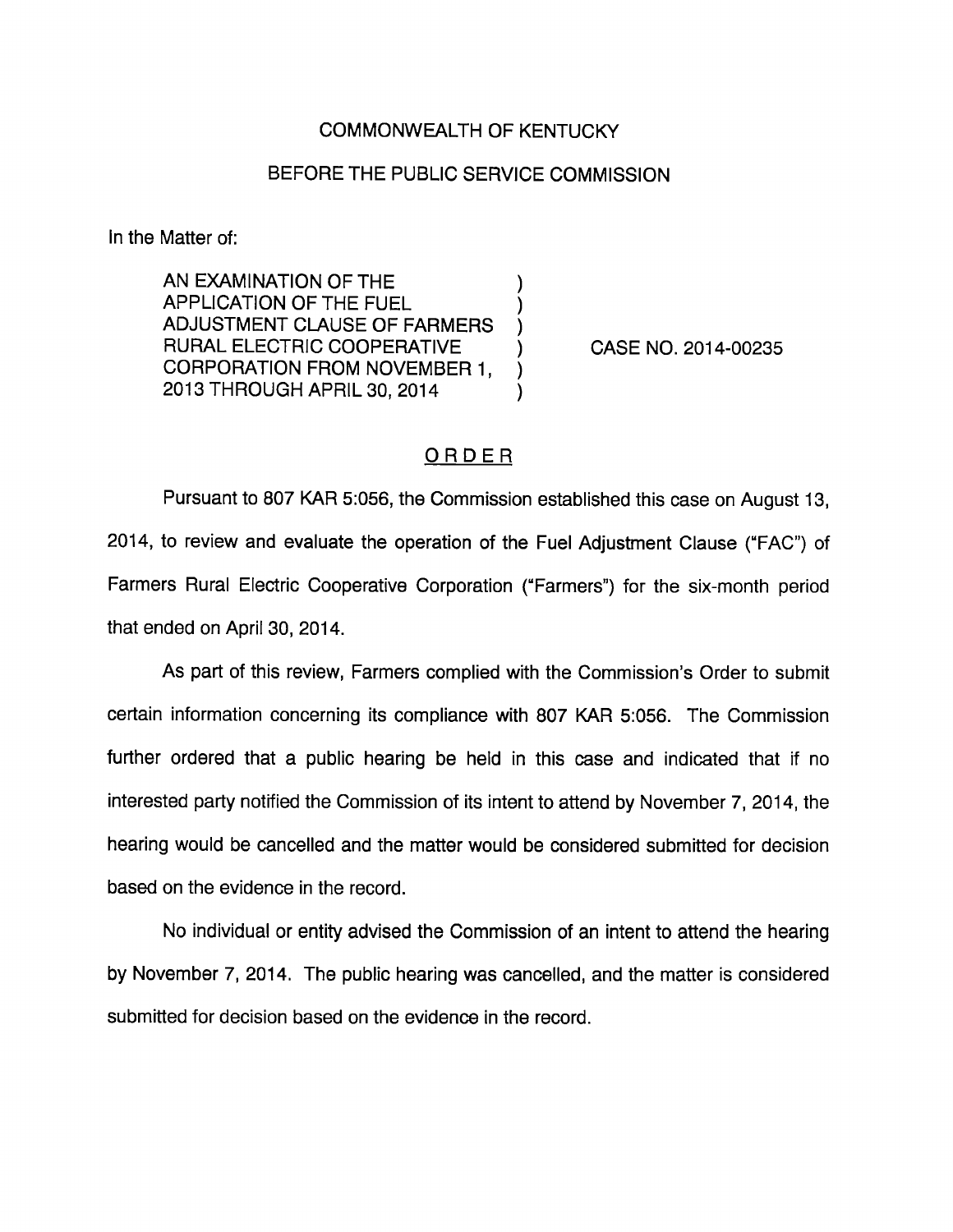The Commission, having considered the evidence in the record and being otherwise sufficiently advised, finds no evidence that Farmers has improperly calculated or applied its FAG charge.

IT IS THEREFORE ORDERED that the charges and credits applied by Farmers through the FAG for the period November 1, 2013, through April 30, 2014, are approved.

> By the Commission ENTERED JAN 3 0 2015 KENTUCKY PUBLIC SERVICE COMMISSION

**ATTESY** Executive Director

Case No. 2014-00235